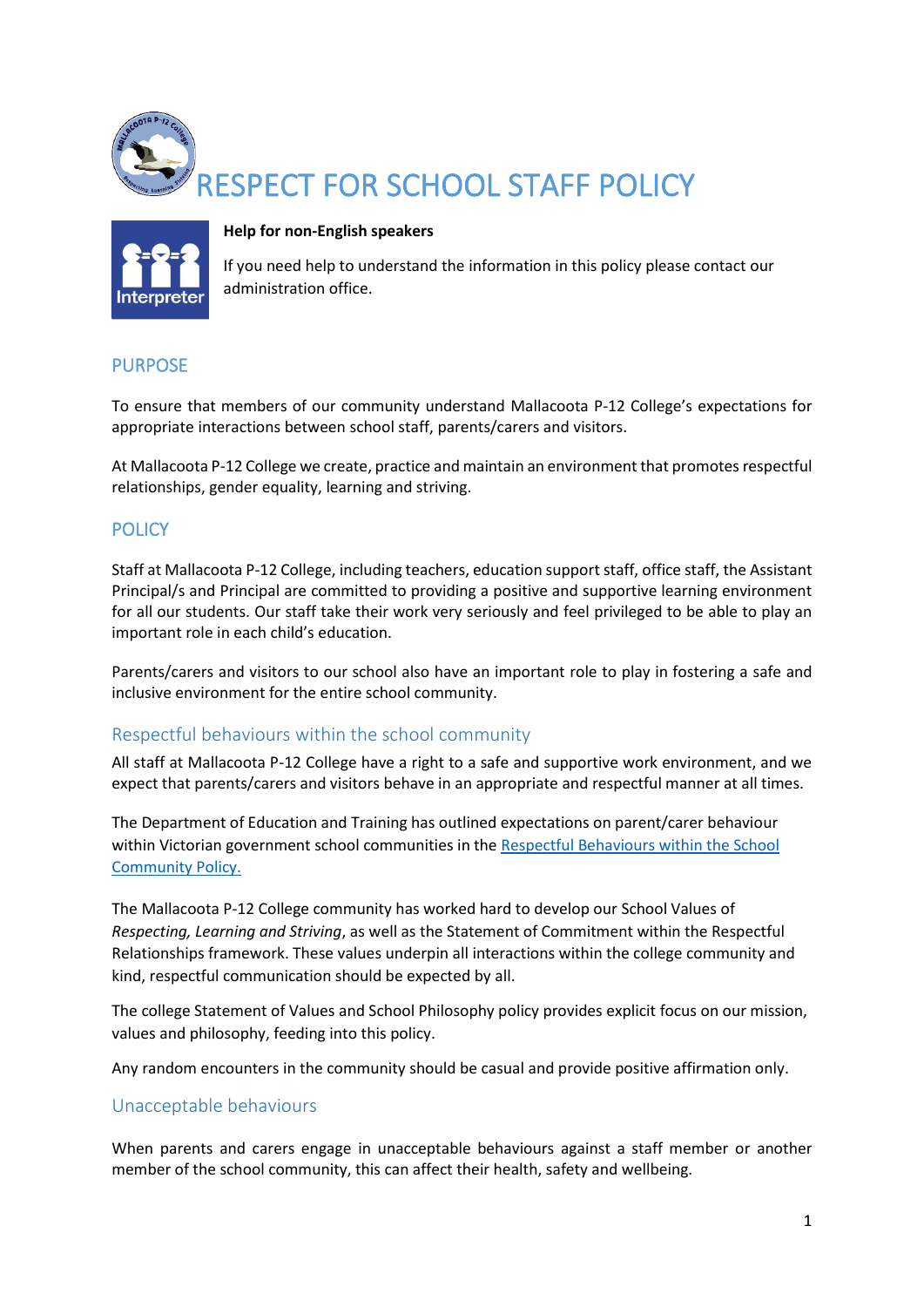Unacceptable behaviours include, but are not limited to:

- discriminatory or derogatory comments
- the use of social media or public forums to make inappropriate or threatening remarks about the school, staff or students
- the raising of difficult or challenging matters in a public place
- approaching an MP12 staff member out of school hours or in the general community such as beach, park, supermarket etc and attempting to engage in discussion beyond brief pleasantries
- being violent or threatening violence of any kind, including physically intimidating behaviour such as aggressive hand gestures or invading another person's personal space
- speaking or behaving in a rude, aggressive or threatening way, either in person, via email, social media, or over the telephone
- sending demanding, rude, confronting or threatening letters, emails or text messages
- the use of social media for school related matters
- using staff personal phone for school related communication

This policy does not restrict staff members and parents/carers from discussing non-school related matters by mutual agreement in a non-school related environment

At the Principal's discretion, unacceptable behaviour may be managed by:

- requesting that the parties attend a mediation or counselling sessions
- implementing specific communication protocols
- written warnings
- conditions of entry to school grounds or school activities
- exclusion from school grounds or attendance at school activities
- reports to Victoria Police
- legal action

The Principal may also seek support from Department of Education and Training staff when managing unacceptable parent or carer behaviour.

### Professional Communication

All communication should be focussed on the individual child, driven by a common intent to discuss their teaching and learning, engagement, wellbeing and behaviour.

Contact should be made within school hours by one of the determined methods listed:

- phone
- through the student diary
- through uEducateus (for absence recording)
- email to the college office (at any time)

All staff at the college are committed to the teaching and learning of all students and, therefore may not be able to respond immediately. Parents and community members are requested to allow time for a measured and well informed response to be provided and can be assured that usually occurs within 48 hours of initial contact.

While the unique setting that we live in means that formalities are often pushed aside, it has been agreed that it is not appropriate to encourage school related contact between parents and staff